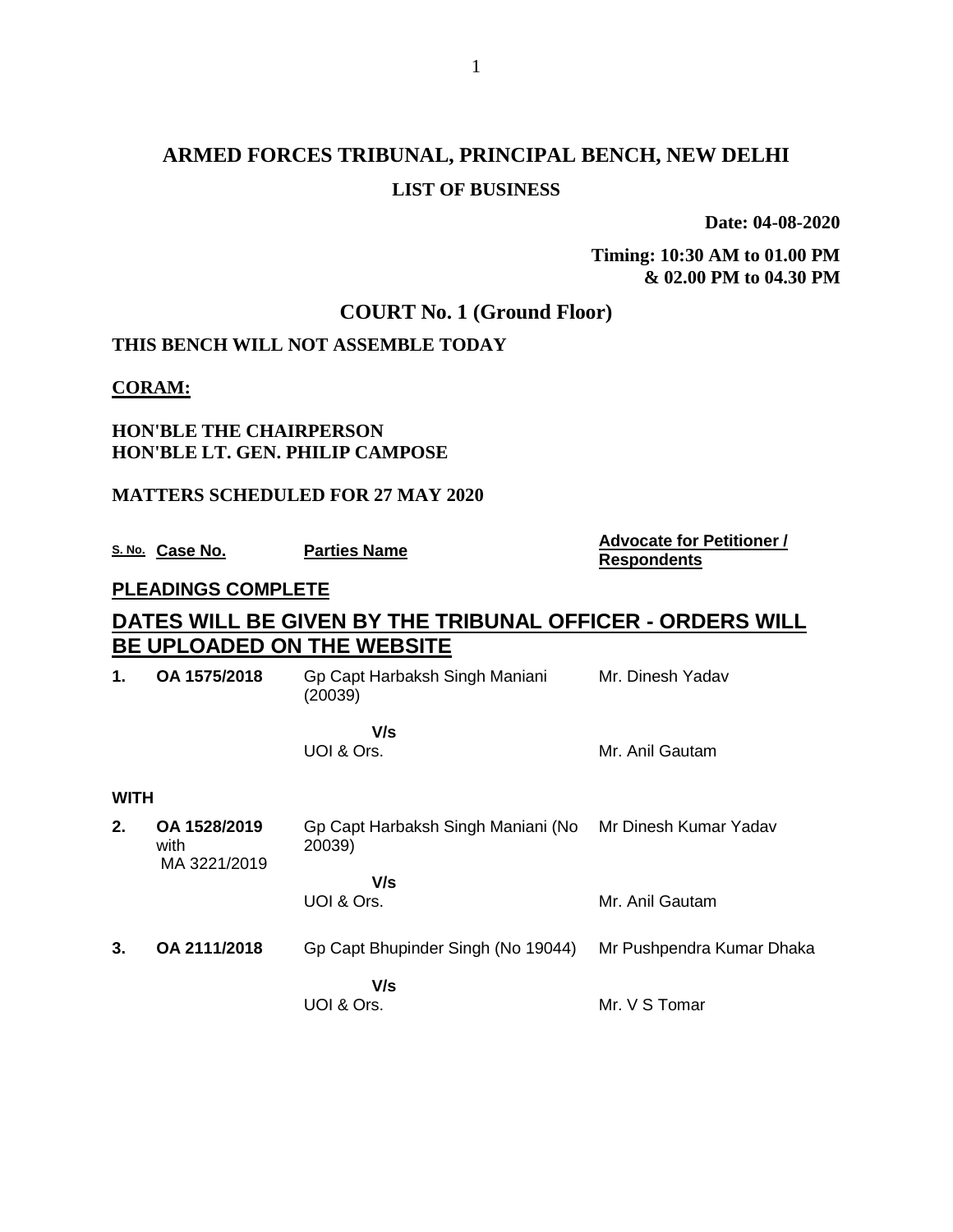|    | S. No. Case No.               | <b>Parties Name</b>                           | <b>Advocate for Petitioner /</b><br><b>Respondents</b> |
|----|-------------------------------|-----------------------------------------------|--------------------------------------------------------|
|    | <b>ADMISSION MATTERS</b>      |                                               |                                                        |
| 4. | OA 1202/2019                  | JC-370245M Ex Sub Maj/Hony Lt<br>Satish Kumar | Mr. Pawan Prakash Pathak                               |
|    |                               | V/s<br>UOI & Ors.                             | Mr. Prabodh Kumar                                      |
|    | <b>PLEADINGS NOT COMPLETE</b> |                                               |                                                        |
| 5. | OA 716/2019<br>with           | HFL Ashok Kumar (Retd) (No 671967)            | Mr Manoj Kr Gupta                                      |
|    | MA 1322/2019                  | V/s<br>UOI & Ors.                             | Mr. Harish V Shankar                                   |
| 6. | OA 724/2019                   | JC-762320K Sub Ved Prakash                    | Mr. S S Pandey & Associates                            |
|    |                               | V/s<br>UOI & Ors.                             | Mr. Satya Ranjan Swain                                 |

#### **PLEADINGS COMPLETE**

**MATTERS SCHEDULED FOR 04 AUG 2020**

## **DATES WILL BE GIVEN BY THE TRIBUNAL OFFICER - ORDERS WILL BE UPLOADED ON THE WEBSITE**

| 7.  | OA 1029/2017<br>with | Ex Sgt K C Dutta                        | Mr V S Kadian             |
|-----|----------------------|-----------------------------------------|---------------------------|
|     | MA 791/2017          | V/s<br>UOI & Ors.                       | Mr. Anil Gautam           |
| 8.  | OA 1314/2018         | JC-377492H Sub Sattaru Lakshmana<br>Rao | Mr. SS Pandey             |
|     |                      | V/s<br>UOI & Ors.                       | Mr. Tarunvir Singh Khehar |
| 9.  | OA 1389/2018         | No. 15629202N Rect Nand Kishore         | Ms. Sangeeta Tomar        |
|     |                      | V/s<br>UOI & Ors.                       | Mr. V S Tomar             |
| 10. | OA 2058/2018<br>with | Ex Col Punit Sethi (IC 40662L)          | Mr SS Pandey & Associates |
|     | MA 2265/2018         | V/s<br>UOI & Ors.                       | Mr. Rajesh Kumar Das      |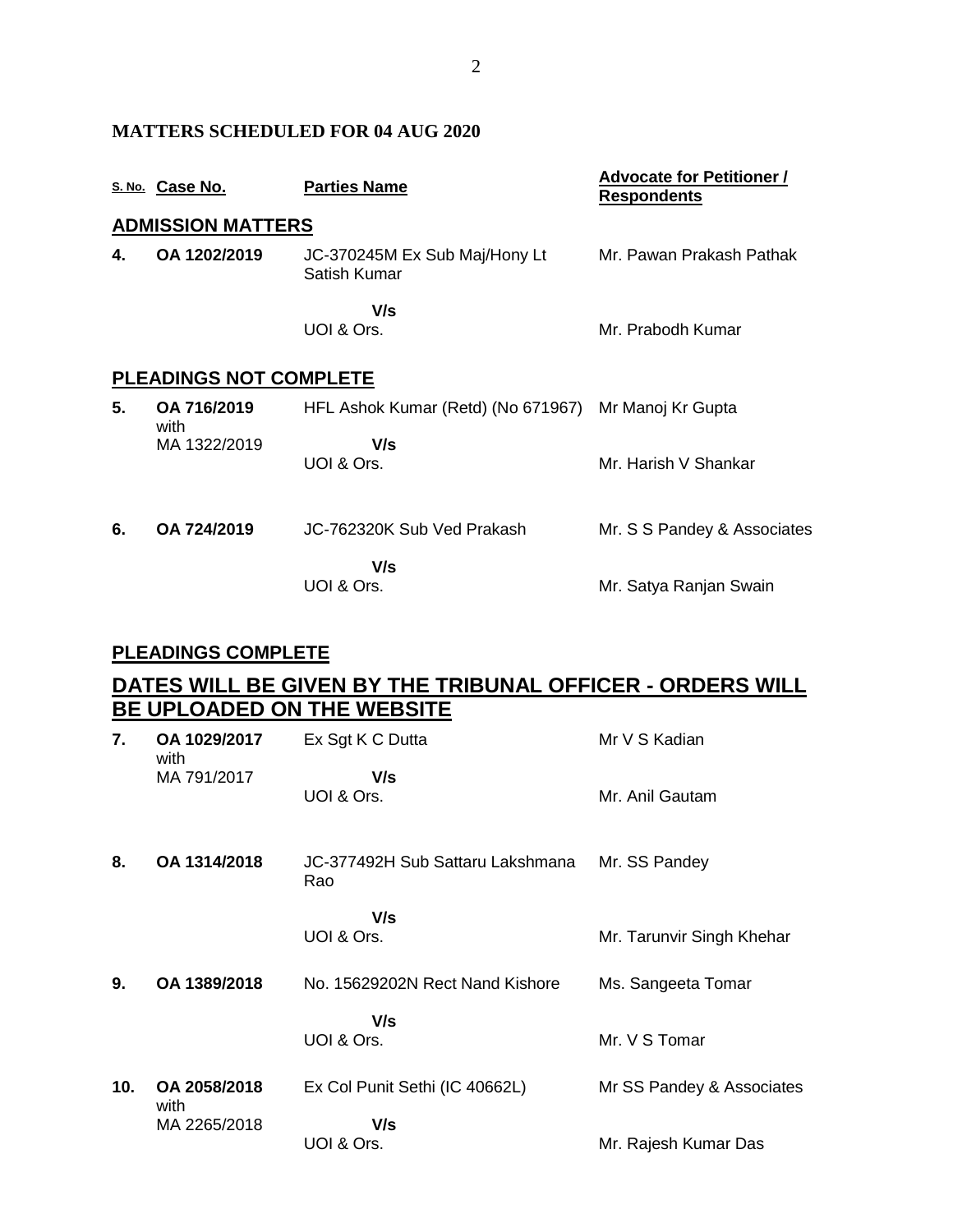| 11. | OA 2112/2018 | Lt Col Rahul Jain (IC 52184 Y)                 | Mr Rajiv Manglik                     |
|-----|--------------|------------------------------------------------|--------------------------------------|
|     |              | V/s<br>UOI & Ors.                              | Mr. Anil Gautam                      |
| 12. | OA 523/2019  | JC-702869N Nb Sub Lalit Mohan<br><b>Butola</b> | Mr. Udit Chaturvedi                  |
|     |              | V/s<br>UOI & Ors.                              | Mr. K K Tyagi                        |
| 13. | OA 1532/2019 | No 9101012K Ex Sep Minder Singh                | Mr. Janak Raj Rana & Mr. IS<br>Yadav |
|     |              | V/s<br>UOI & Ors.                              | Mr. Karan Singh Bhati, Sr CGSC       |
| 14. | OA 2314/2019 | Sep Surendra Kumar Dubey (No<br>15111402 Y)    | Mr Virender Singh Kadian             |
|     |              | V/s<br>UOI & Ors.                              | Mr. Karan Singh Bhati, Sr.<br>CGSC   |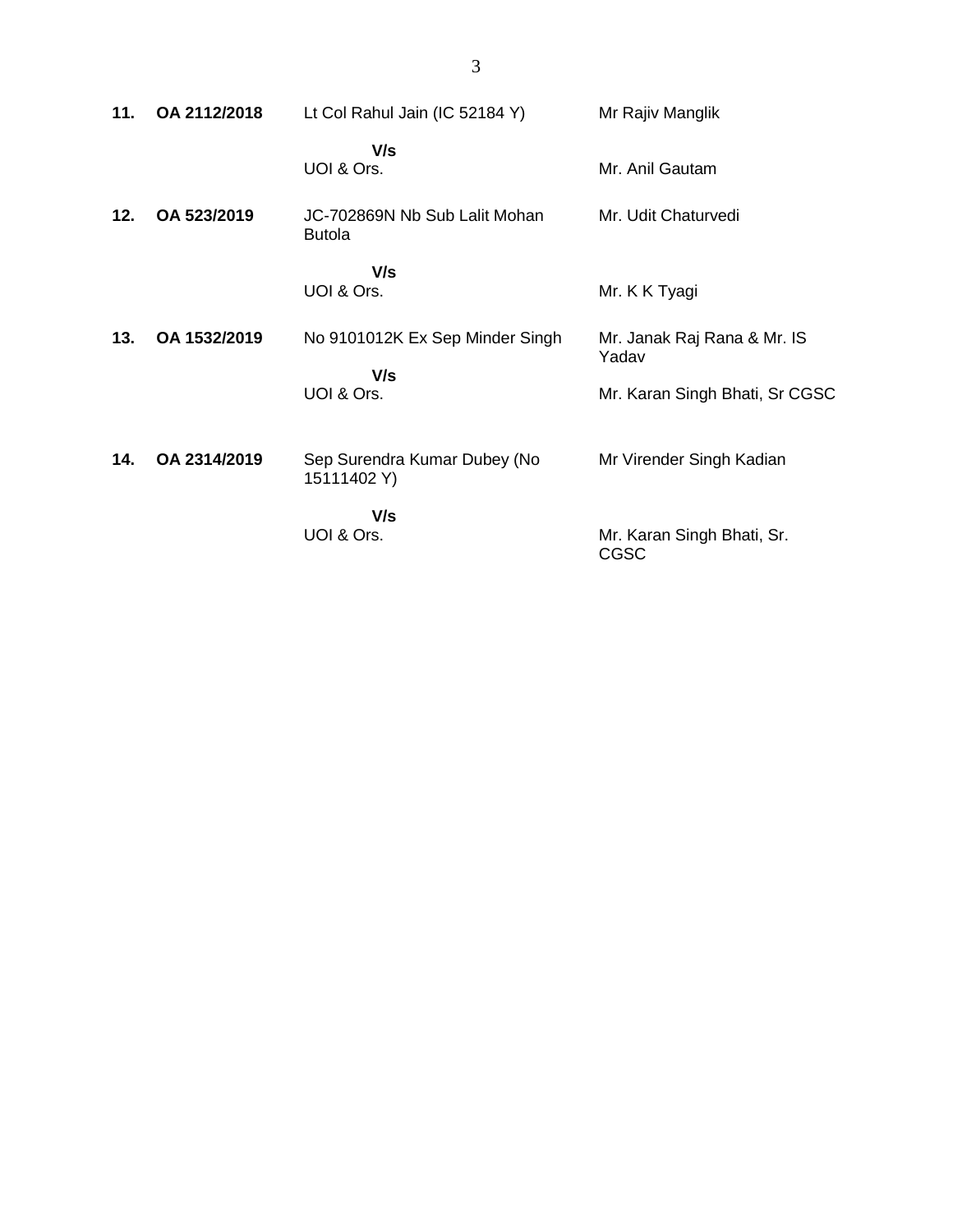# **ARMED FORCES TRIBUNAL, PRINCIPAL BENCH, NEW DELHI LIST OF BUSINESS**

**Date: 04-08-2020**

**Timing: 10:30 AM to 01.00 PM & 02.00 PM to 04.30 PM**

## **COURT No. 2 (Ground Floor)**

#### **CORAM:**

#### **HON'BLE MS. JUSTICE SUNITA GUPTA HON'BLE AIR MARSHAL B.B.P. SINHA**

#### **MATTERS SCHEDULED FOR 27 MAY 2020**

| <u>S.<br/>No.</u> | <u>Case No.</u>                      | <b>Parties Name</b>                       | <b>Advocate for Petitioner /</b><br><b>Respondents</b>                                      |
|-------------------|--------------------------------------|-------------------------------------------|---------------------------------------------------------------------------------------------|
|                   | For Judgement                        |                                           |                                                                                             |
| 1.                | OA 1386/2017                         | Col Sanjeev Bhattacharjee (Retd)          | Mr Ankur Chibber & V S Kadian                                                               |
|                   |                                      | V/s<br>UOI & Ors.                         | Mr KK Tyagi                                                                                 |
|                   | <b>PLEADINGS NOT COMPLETE</b>        |                                           |                                                                                             |
| 2.                | OA 577/2016                          | Ex JWO MN Yesodharan                      | Mr. Praveen Kumar                                                                           |
|                   |                                      | V/s<br>UOI & Ors.                         | Mr Prabodh Kumar                                                                            |
| 3.                | OA 574/2017<br>with<br>MA 489/2017   | Ex Sgt Bojjana Boina Veera<br>Prathap     | Mr. R K Singh                                                                               |
|                   |                                      | V/s<br>UOI & Ors.                         | Mr KK Tyagi                                                                                 |
| 4.                | OA 1695/2017                         | Sepoy Rasool Ahmad                        | Mr R K Rastogi                                                                              |
|                   |                                      | V/s<br>UOI & Ors.                         | Mr Satya Ranjan Swain for R<br>1-5, Mr. Ankur Chhibber for R-<br>6 & Mr Ansar Ahmed for R-7 |
| 5.                | OA 1294/2018<br>with<br>MA 1258/2018 | Ravi Mohan Varma Ex EAAR-3<br>No.181762-Y | Mr. Ved Prakash                                                                             |
|                   |                                      | V/s<br>UOI & Ors.                         | Mr. Harish V Shankar                                                                        |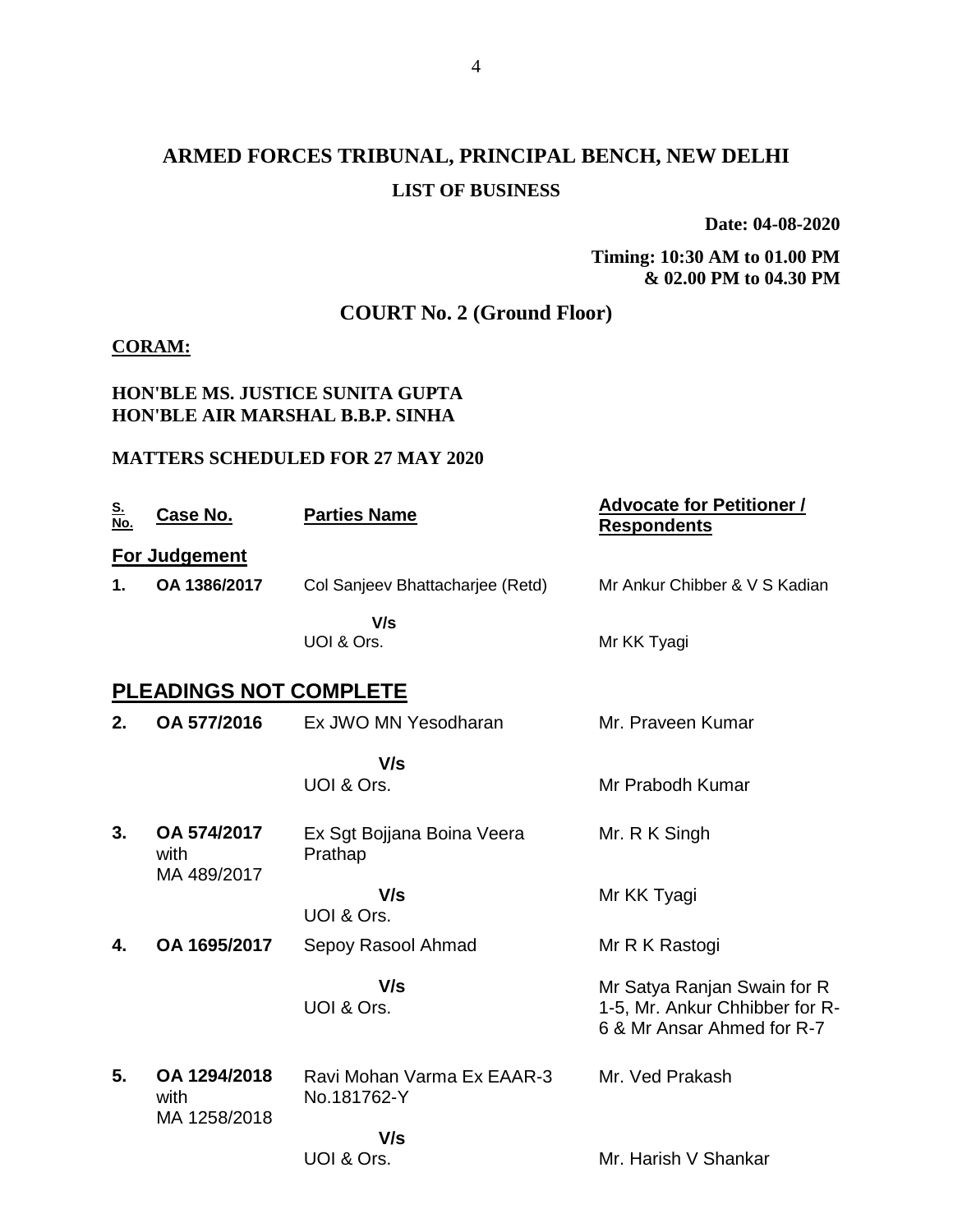- **6. OA 1295/2018** with MA 1259/2018 Ex EAAR-3 Pilli Vijaya Kumar (No 181489-A)  **V/s** UOI & Ors. Mr Ved Prakash Mr. Tarunvir Singh Khehar
- **7. OA 1646/2018** with MA 1781/2018 No. 15620248P Ex Rect Shivendra Mr. Ved Prakash **Nath V/s**

UOI & Ors.

Mr. Rajesh Kumar Das

### **PLEADINGS COMPLETE**

## **DATES WILL BE GIVEN BY THE TRIBUNAL OFFICER - ORDERS WILL BE UPLOADED ON THE WEBSITE**

| 8.  | OA 1663/2016<br>with<br>MA 1248/2016     | Ex L/Nk Dilbag Singh<br>V/s                         | Mr.Naresh Ghai & Mr VS<br>Kadian                       |  |  |
|-----|------------------------------------------|-----------------------------------------------------|--------------------------------------------------------|--|--|
|     |                                          | UOI & Ors.                                          | Mr Shyam Narayan                                       |  |  |
| 9.  | OA 1108/2017                             | Ex Nk Surat Singh                                   | Mr. J R Rana                                           |  |  |
|     |                                          | V/s<br>UOI & Ors.                                   | Mr SD Windlesh                                         |  |  |
| 10. | OA 1303/2017<br>with<br>MA 973/2017      | Ex Sub Maj & Hony Lt (Retd) Om<br>Pal Singh Chauhan | Mr. A K Trivedi & Yogesh<br>Sharma                     |  |  |
|     |                                          | V/s<br>UOI & Ors.                                   | Mr. J S Rawat                                          |  |  |
| 11. | OA 1292/2019                             | Ex SGT Anil Das P (No 771893G)                      | Mr Bharat Singh & Associates                           |  |  |
|     |                                          | V/s<br>UOI & Ors.                                   | Mr. S D Windlesh                                       |  |  |
|     | <b>MATTERS SCHEDULED FOR 04 AUG 2020</b> |                                                     |                                                        |  |  |
|     | S. No. Case No.                          | <b>Parties Name</b>                                 | <b>Advocate for Petitioner /</b><br><b>Respondents</b> |  |  |
|     | <b>ADMISSION MATTERS</b>                 |                                                     |                                                        |  |  |
| 12. | OA 894/2019                              | No 14291823P Hony Nb Sub Harakh<br>Chand (Retd)     | Mr. SS Pandey & Associates                             |  |  |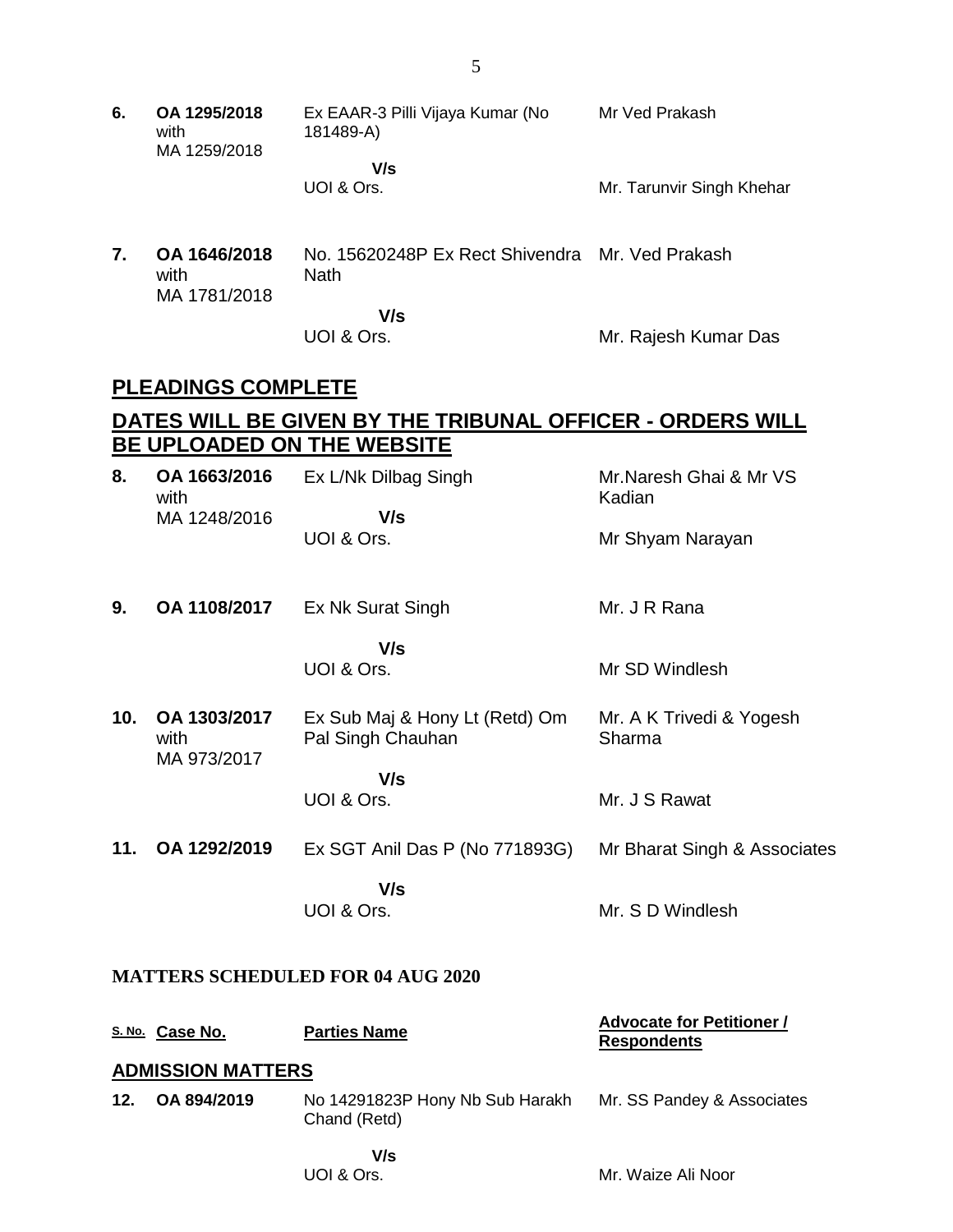**13. OA 1074/2019** with MA 1741/2019 No. 13761805-A Ex Nk (TS) Pawan Kumar Parihar  **V/s** UOI & Ors. Mr. Virender Singh Kadian Mr. Avdhesh Kumar Singh **14. OA 966/2020** with MA 1077/2020 Ex PO ELP Santosh Kumar (129393- A)  **V/s** UOI & Ors. Mr Ved Prakash None **15. OA 967/2020** Ex CH EAA Amit Kumar (182216-B)  **V/s** UOI & Ors. Mr Ved Prakash None **16. OA 968/2020** with MA 1078/2020 Ex HFL (MWO) Sudhir Prasad Yadav (No 659493 S)  **V/s** UOI & Ors. Mr Durgesh Kumar Sharma None **17. OA 969/2020** Ex LS (GW)Kamal Kant (210722-R)  **V/s** UOI & Ors. Mr Ved Prakash None **18. OA 970/2020** Ex Sgt Kamla Kumar (No 642267 H)  **V/s** UOI & Ors. Mr Durgesh Kumar Sharma None **19. OA 971/2020** Ex MWO Mahendra Kumar Kushwaha (673164-F)  **V/s** UOI & Ors. Mr Virender Singh Kadian None **20. OA 972/2020** 14602394W Ex Sep Sheesh Ram  **V/s** UOI & Ors. Mr. V S Kadian None **21. OA 974/2020** with MA 1092/2020 Ex MWO (HFO) Keshav Dev Sharma (No 654543 B)  **V/s** UOI & Ors. Mr Ved Prakash None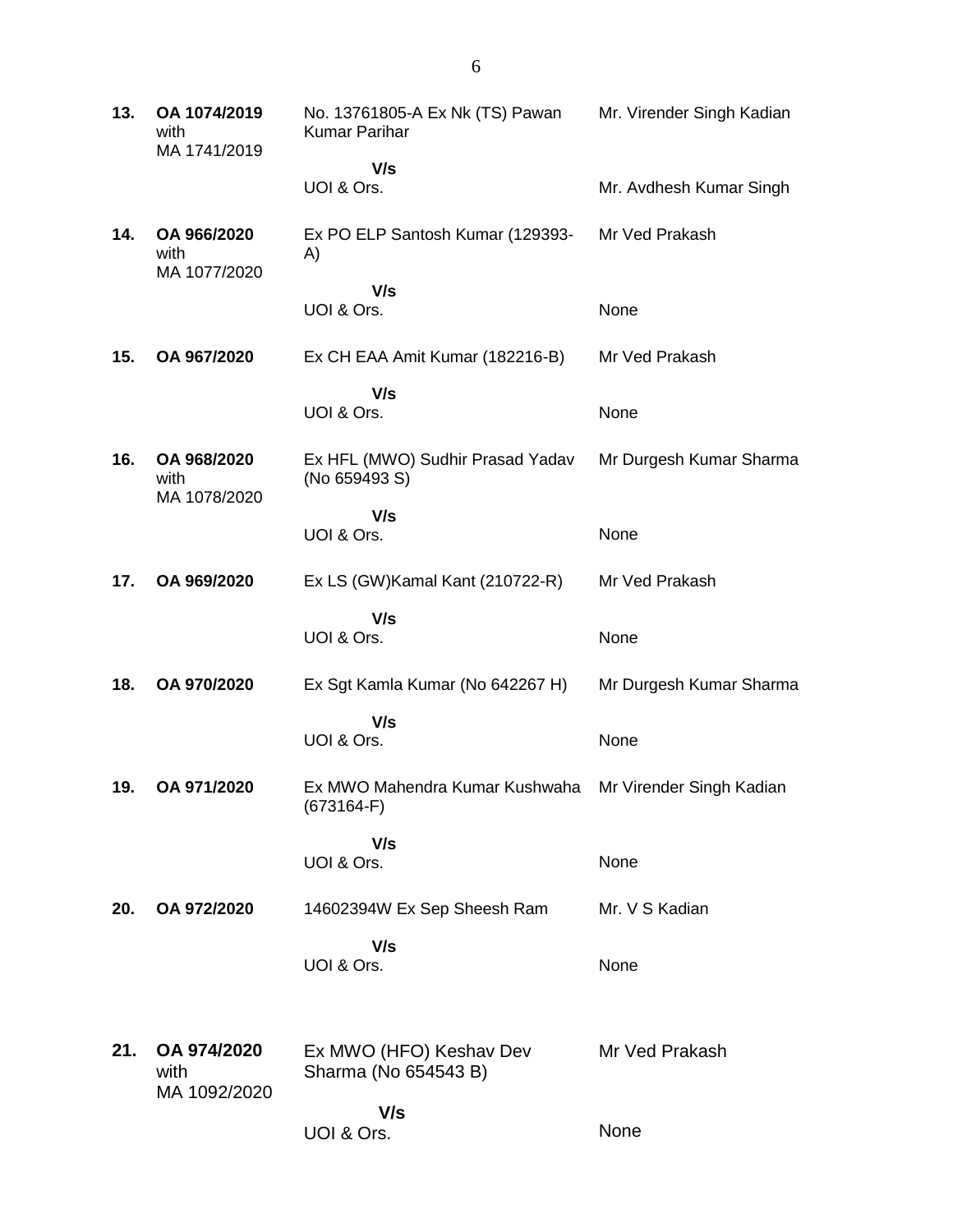| 22. | OA 975/2020                              | 639719-T HFO A K Chaudhary<br>(Retd)               | Mr Manoj Kr. Gupta           |
|-----|------------------------------------------|----------------------------------------------------|------------------------------|
|     |                                          | V/s<br>UOI & Ors.                                  | None                         |
|     | <u>MA (EXECUTION)</u>                    |                                                    |                              |
| 23. | MA 375/2017<br>in.                       | Ex Sep Mohammad Allaudin Ansari                    | Ms. Archana Ramesh           |
|     | OA 1080/2016                             | V/s<br>UOI & Ors.                                  | Mr VS Tomar                  |
| 24. | MA 1371/2017<br>in.                      | Maj Balwant Singh (Retd) IC-18187A                 | Mr. Sukhjinder Singh         |
|     | OA 833/2016                              | V/s<br>UOI & Ors                                   | Mr. Prabodh kumar            |
| 25. | MA 2148/2019<br>in.                      | No. 2979243-M Ex Sep Manvir Singh                  | Mr. Praveen Kumar            |
|     | OA 1883/2017                             | V/s<br>UOI & Ors.                                  | Mr. Satya Ranjan Swain       |
| 26. | MA 244/2020<br>in.                       | Smt. Anusua Roy                                    | Mr. Mohan Kumar & Associates |
|     | OA 204/2011                              | V/s<br>UOI & Ors.                                  | Mr. V S Tomar                |
| 27. | MA 1086/2020<br>ın<br>OA 831/2016        | Sepoy C. Jaya Kumar (Retd)<br>(15666977 W)         | Ms Archana Ramesh            |
|     |                                          | V/s<br><b>UOI &amp; Ors</b>                        | Mr. Prabodh Kumar            |
| 28. | MA 1087/2020<br><i>in</i><br>OA 941/2016 | <b>Ex ERA Clement Robert Pawar</b><br>$(190108-R)$ | Ms. Archana Ramesh           |
|     |                                          | V/s<br>UOI & Ors.                                  | Ms. Jyotsna Kaushik          |
|     | <u>MA (OTHERS)</u>                       |                                                    |                              |
| 29. | MA 467/2019<br>ın<br>RA 43/2016          | Capt Dheeraj Bhargava (Retd) (IC<br>53124W)        | Mr SS Pandey                 |
|     | in.<br>OA 653/2015                       | V/s<br>UOI & Ors                                   | Mr Harish V Shankar          |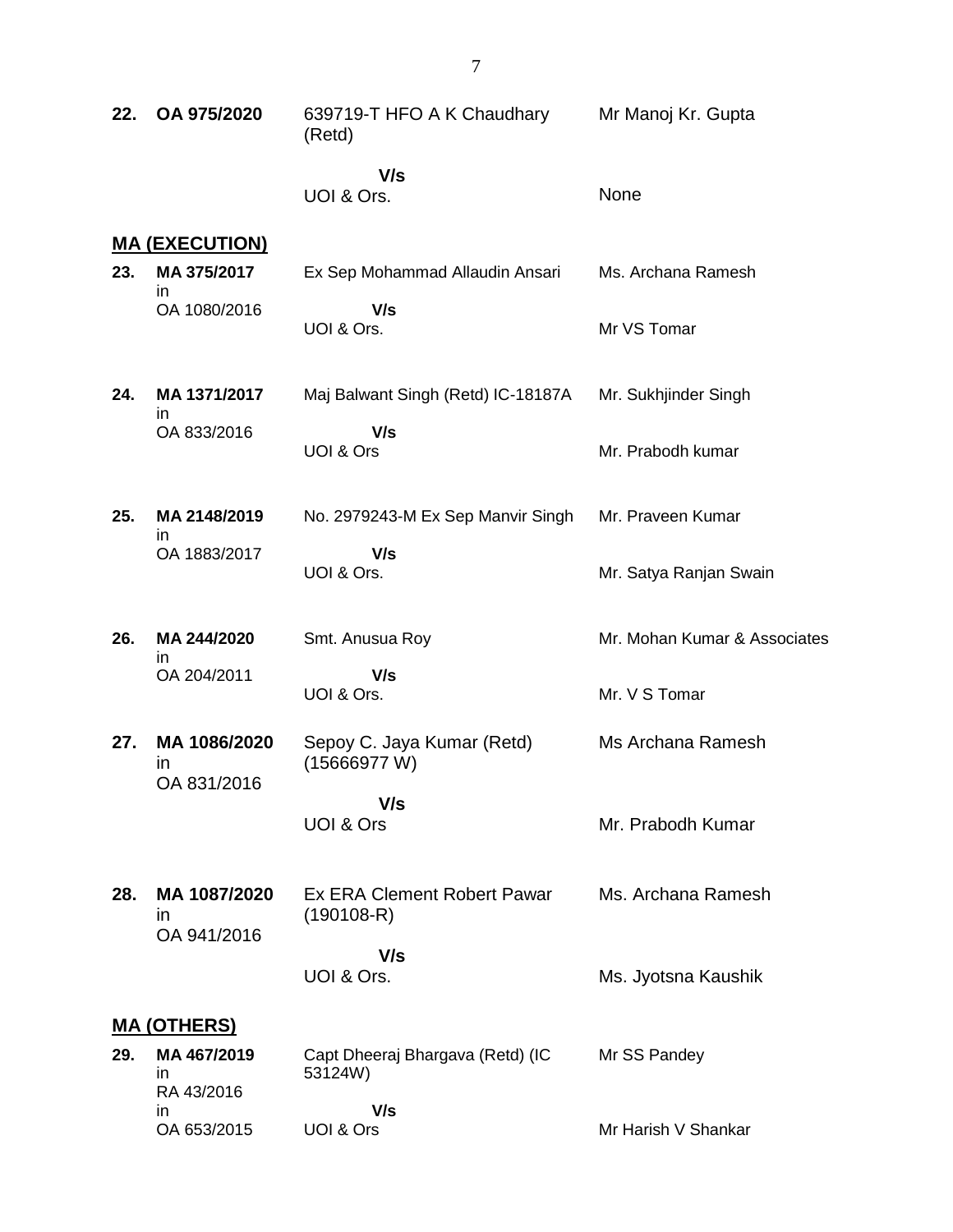| <b>RAs</b> |                                      |                                                                    |                             |
|------------|--------------------------------------|--------------------------------------------------------------------|-----------------------------|
| 30.        | RA 25/2020<br>in<br>OA 103/2018      | Ex-Hony Capt Daya Ram (JC-<br>125543M)                             | Mr AK Trivedi & Associates  |
|            |                                      | V/s<br>UOI & Ors.                                                  | Mr. Shyam Narayan           |
| 31.        | RA 26/2020<br>in<br>OA 240/2019      | Ex RFN Bharat Singh (No. 16015173-<br>X)                           | Mr. Ved Prakash             |
|            |                                      | V/s<br>UOI & Ors.                                                  | Mr. Neeraj, Sr CGSC         |
|            | <b>PLEADINGS NOT COMPLETE</b>        |                                                                    |                             |
| 32.        | OA 706/2018                          | SS-39698X Ex Maj Saurabh Vikas                                     | Mr. S S Pandey & Associates |
|            |                                      | V/s<br>UOI & Ors.                                                  | Mr V Pattabhi Ram           |
| 33.        | OA 817/2018<br>with<br>MA 683/2018 & | Ex TS Nk Satbir Singh Rana<br>(14243374-K) & Ors.                  | Mr. Praveen Kumar           |
|            | 16/2020                              | V/s<br>UOI & Ors.                                                  | Mr SP Sharma                |
| 34.        | OA 1077/2018<br>(OA 661/2017         | Ex Sapper Inder Ram                                                | Mr. V S Kadian              |
|            | (RB,Lucknow)                         | V/s<br>UOI & Ors.                                                  | Mr SD Windlesh              |
| 35.        | OA 1699/2018                         | Capt Prabhat Pandey (IC-80828K)                                    | Mr. Ajit Kakkar             |
|            |                                      | V/s<br>UOI & Ors.                                                  | Mr. V S Tomar               |
| 36.        | OA 2085/2018<br>with                 | No. 1049201 Ex LD Amar Singh<br>Rathee                             | Mr. Virender Singh Kadian   |
|            | MA 2294/2018                         | V/s<br>UOI & Ors.                                                  | Mr Rajesh Kumar Das         |
| 37.        | OA 2115/2018<br>with<br>MA 2361/2018 | Smt Vijaya Kumari Widow of No<br>2965659Y Sep Late Dharamvir Singh | Mr JP Sharma & Associates   |
|            |                                      | V/s<br>UOI & Ors.                                                  | Mr. S D Windlesh            |
| 38.        | OA 706/2019                          | IC-45650A Col Sanjay Swarup Kapur<br>(Retd.)                       | Mr. S S Pandey & Associates |
|            |                                      | V/s<br>UOI & Ors.                                                  | Mr. Rajesh Kumar Das        |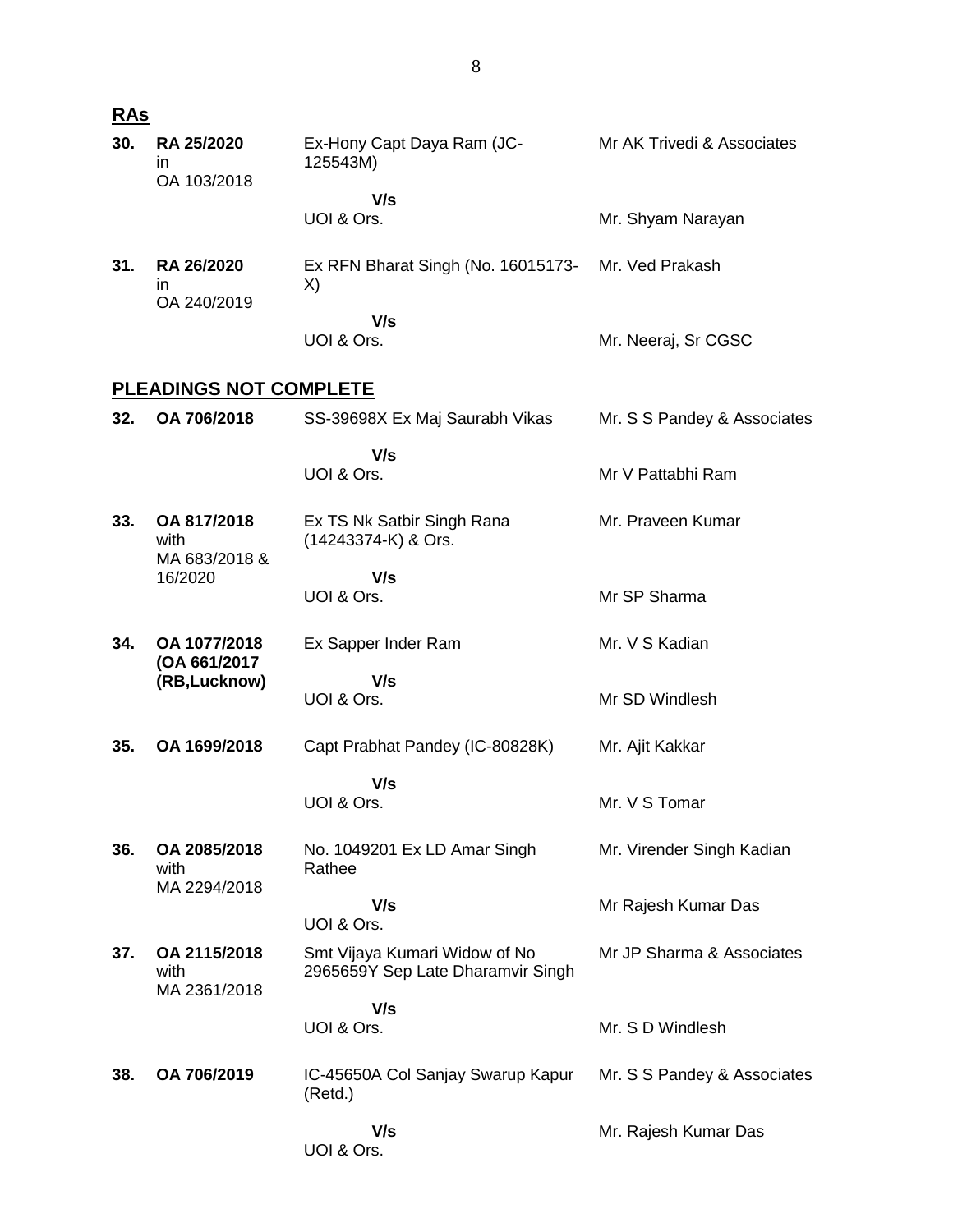| 39. | OA 805/2019          | Col (TS) Subhash Sehgal (Retd) (IC<br>44814 Y) | Mr Virender Singh Kadian |
|-----|----------------------|------------------------------------------------|--------------------------|
|     |                      | V/s<br>UOI & Ors.                              | Mr. Prabodh Kumar        |
| 40. | OA 1049/2019<br>with | No. 256914 Cpl Kandasamy T (Retd.)             | Mr. Manoj Kr Gupta       |
|     | MA 1725/2019         | V/s<br>UOI & Ors.                              | Mr. Ashok Chaitanya      |
| 41. | OA 1061/2019<br>with | No 776585A Ex Sgt Santosh Kumar                | Mr. VS Kadian            |
|     | MA 1733/2019         | V/s<br>UOI & Ors.                              | Mr. K K Tyagi            |

#### **PLEADINS COMPLEETE**

## **DATES WILL BE GIVEN BY THE TRIBUNAL OFFICER - ORDERS WILL BE UPLOADED ON THE WEBSITE**

| 42.         | OA 248/2013<br>with<br>MA 1473/2017 &          | Disabled War Veterans through its<br>President Col HN Handa | Mr Jaideep Singh             |
|-------------|------------------------------------------------|-------------------------------------------------------------|------------------------------|
|             | MA 1080/2020                                   | V/s<br>UOI & Ors.                                           | Dr Vijendra Mahndiyan        |
| <b>WITH</b> |                                                |                                                             |                              |
| 43.         | OA 431/2014<br>with                            | Disabled War Veterans (India) Regd.                         | Mr. Jaideep Singh            |
|             | MA 515/2014,<br>MA 1891/2018 &<br>MA 1081/2020 | V/s<br>UOI & Ors.                                           | Dr Vijendra Singh Mahndiyan  |
| 44.         | OA 552/2016<br>with                            | Ex AC 2 Budh Prakash                                        | Mr. V S Kadian               |
|             | MA 397/2016                                    | V/s<br>UOI & Ors.                                           | Mr KK Tyagi                  |
| 45.         | OA 1204/2016                                   | Hav/Clk (SD) Priyadarsan Pradhan                            | In Person                    |
|             |                                                | V/s<br>UOI & Ors.                                           | Mr Ashok Chaitanya           |
| 46.         | OA 352/2018                                    | Lt Col Raj Singh (Retd.) (IC-54974M)                        | Mr. Mohan Kumar & Associates |
|             |                                                | V/s<br>UOI & Ors.                                           | Mr. Tarunvir Singh Khehar    |
| 47          | OA 1046/2018<br>with<br>MA 926/2018            | IC-19676X Lt Col Narender Kumar<br>Khanna (Retd)            | Mr Rajesh Nandal             |
|             |                                                | V/s<br>UOI & Ors.                                           | Mr. Rajesh Kumar Das         |

9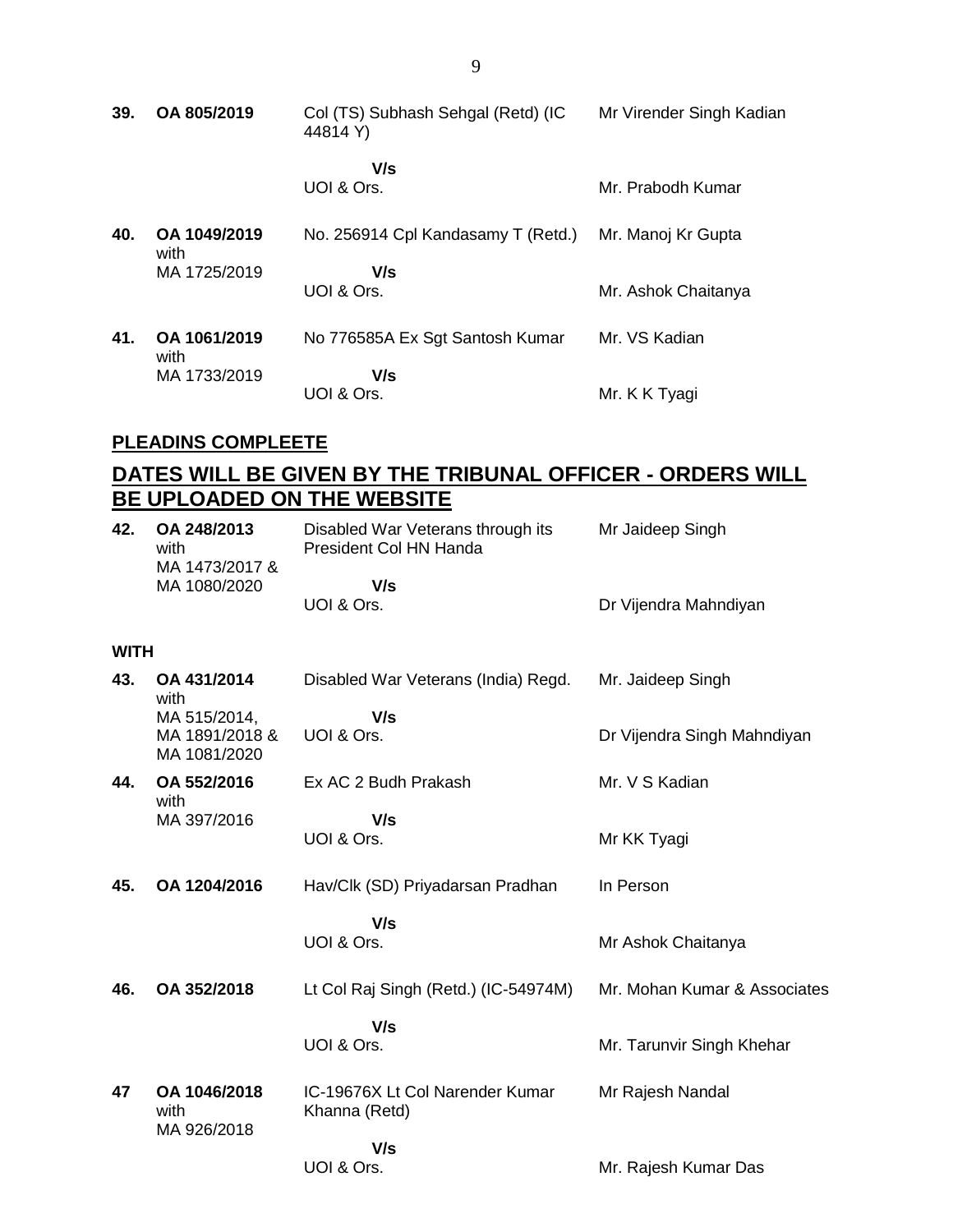| 48. | OA 1115/2018<br>with<br>MA 999/2018  | Ex EAP-3 Venkata Satish Reddy<br>Vusirika (No.181769-N) | Mr. Ved Prakash                                                           |
|-----|--------------------------------------|---------------------------------------------------------|---------------------------------------------------------------------------|
|     |                                      | V/s<br>UOI & Ors.                                       | Mr Tarunvir Singh Khehar                                                  |
| 49. | OA 1738/2018<br>with                 | Ex Rect Vinod Kumar (NO 10406907P) Ms Archana Ramesh    |                                                                           |
|     | MA 1916/2018                         | V/s                                                     |                                                                           |
|     |                                      | UOI & Ors.                                              | Mr. V Pattabhi Ram                                                        |
| 50. | OA 1844/2018                         | Ex Hony Nb Sub Banwari Lal (No<br>1282652)              | Mr. AK Trivedi & Associates                                               |
|     |                                      | V/s<br>UOI & Ors.                                       | Mr. J S Yadav for R 1-3 & Dr.<br>Vijendra Singh Mahndiyan for<br>PCDA (P) |
| 51. | OA 2048/2018<br>with<br>MA 2256/2018 | Ex CHEAAR Rangu Ramesh (No<br>181214A)                  | Mr Ved Prakash                                                            |
|     |                                      | V/s                                                     |                                                                           |
|     |                                      | UOI & Ors.                                              | Mr Anil Gautam                                                            |
| 52. | OA 428/2019<br>with<br>MA 990/2019   | No 787156 Ex Sgt Sushant Kumar<br><b>Baral</b>          | Mr. VS Kadian                                                             |
|     |                                      | V/s                                                     |                                                                           |
|     |                                      | UOI & Ors.                                              | Mr. Harish V Shankar                                                      |
| 53. | OA 971/2019                          | Ex MWO Umesh Chandra Mishra<br>(No 649297)              | Mr Baljeet Singh                                                          |
|     |                                      | V/s                                                     |                                                                           |
|     |                                      | UOI & Ors.                                              | Mr. Arvind Patel                                                          |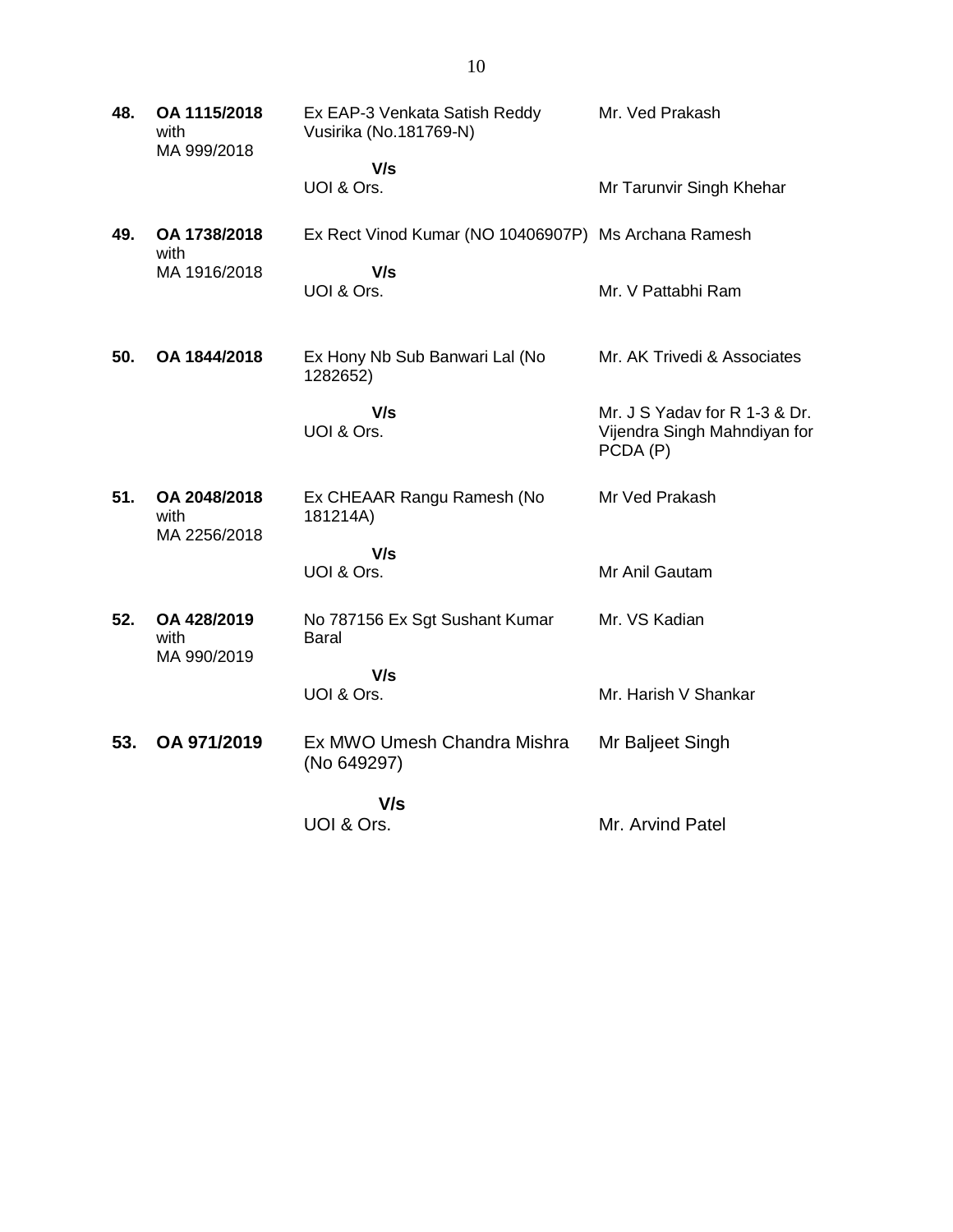# **ARMED FORCES TRIBUNAL, PRINCIPAL BENCH, NEW DELHI LIST OF BUSINESS**

**Date: 04-08-2020**

**Timing: 11:00 AM**

## **PRINCIPAL REGISTRAR COURT**

|    | S. No. Case No.                      | <b>Parties Name</b>                            | <b>Advocate for Petitioner /</b><br><b>Respondents</b> |
|----|--------------------------------------|------------------------------------------------|--------------------------------------------------------|
|    | <b>For Appearance/Direction</b>      |                                                |                                                        |
| 1. | OA 618/2019<br>with                  | Ex Mech 3 Manish Kumar (No 179130<br>R)        | Mr Praveen Kumar                                       |
|    | MA 1194/2019                         | V/s                                            |                                                        |
|    |                                      | UOI & Ors.                                     | Mr. Satya Ranjan Swain                                 |
| 2. | OA 670/2019                          | Ex Rect Deepak Sharma (No<br>20006672X)        | Mr. Ajit Kakkar & Associates                           |
|    |                                      | V/s                                            |                                                        |
|    |                                      | UOI & Ors.                                     | Mr. D K Sabat                                          |
| 3. | OA 738/2019                          | Ex MECH 3 Manish Kumar (No<br>179130 R)        | Mr Praveen Kumar                                       |
|    |                                      | V/s                                            |                                                        |
|    |                                      | UOI & Ors.                                     | Mr Satya Ranjan Swain                                  |
| 4. | OA 1922/2019<br>with<br>MA 2805/2019 | Air Cmde R Sanjeev Kumar (No<br>19037R)        | Mr Ajit Kakkar                                         |
|    |                                      | V/s                                            |                                                        |
|    |                                      | UOI & Ors.                                     | Mr Rajesh Kumar Das                                    |
| 5. | OA 1960/2019<br>with<br>MA 2831/2019 | Ex Rect Mahabir Vikram Singh (No<br>4073112 F) | Mr Ajit Kakkar & Associates                            |
|    |                                      | V/s                                            |                                                        |
|    |                                      | UOI & Ors.                                     | Mr. Satya Ranjan Swain                                 |
| 6. | OA 1963/2019<br>with                 | JC-764700-F Ex Nb Sub Rakesh                   | Mr. Virender Singh Kadian                              |
|    | MA 2833/2019                         | V/s                                            |                                                        |
|    |                                      | UOI & Ors.                                     | Mr. Ashok Chaitanya                                    |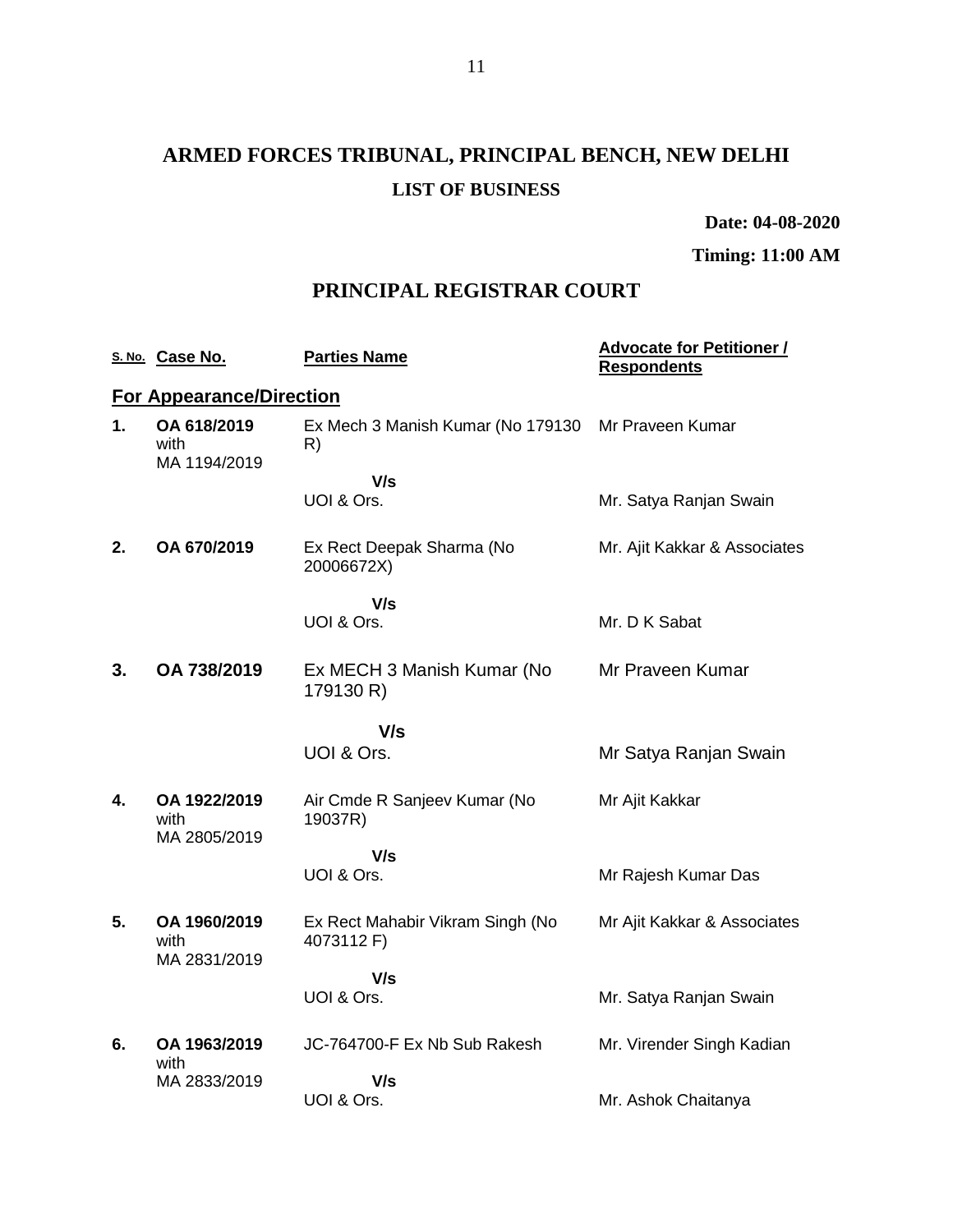| 7.  | OA 2008/2019<br>with<br>MA 2932/2019 | Ex Sgt Manoj Kumar (No 774784H)                   | Mr. Ved Prakash                        |
|-----|--------------------------------------|---------------------------------------------------|----------------------------------------|
|     |                                      | V/s<br>UOI & Ors.                                 | Mr. Harish V Shankar                   |
| 8.  | OA 2009/2019<br>with<br>MA 2933/2019 | Ex L/Nk Mai Chand (No 13824823A)                  | Mr. VS Kadian                          |
|     |                                      | V/s<br>UOI & Ors.                                 | Mr. S D Windlesh                       |
| 9.  | OA 2011/2019<br>with                 | Ex POME D S Yadav (66906)                         | Mr. Sukhjinder Singh                   |
|     | MA 2935/2019                         | V/s<br>UOI & Ors.                                 | Mr. S D Windlesh                       |
| 10. | OA 2012/2019                         | Gp Capt Syed Zafar Tanweer (Retd)<br>(No 17431)   | Mr. Baljeet Singh                      |
|     |                                      | V/s                                               |                                        |
|     |                                      | UOI & Ors.                                        | Mr. S P Sharma                         |
| 11. | OA 2090/2019<br>with<br>MA 2993/2019 | Capt (TS) Pavan Kumar Singh (Retd)<br>(No 70239H) | Mr OS Punia                            |
|     |                                      | V/s<br>UOI & Ors.                                 | Mr. Satya Ranjan Swain                 |
| 12. | OA 2105/2019<br>with<br>MA 2995/2019 | No. 257396 Cpl George Emmanuel<br>(Retd.)         | Mr. Manoj Kr Gupta                     |
|     |                                      | V/s<br>UOI & Ors.                                 | Mr. Neeraj, Sr. CGSC                   |
| 13. | OA 2107/2019                         | Hav/AEC Sombir (No 09513681 H)                    | Mr Indra Sen Singh & Abhishek<br>Singh |
|     |                                      | V/s<br>UOI & Ors.                                 | Mr Avdhesh Kumar Singh                 |
| 14. | OA 2108/2019                         | Ex AG PO (RP) Himanshu Garg (No<br>138933 H)      | Mr Ved Prakash                         |
|     |                                      | V/s<br>UOI & Ors.                                 | Mr. Arvind Patel                       |
| 15. | OA 2111/2019                         | No. 26080 Wg Cdr Ranbir Singh<br>(Retd.)          | Mr. Baljeet Singh                      |
|     |                                      | V/s<br>UOI & Ors.                                 | Mr. Ashok Chaitanya                    |

12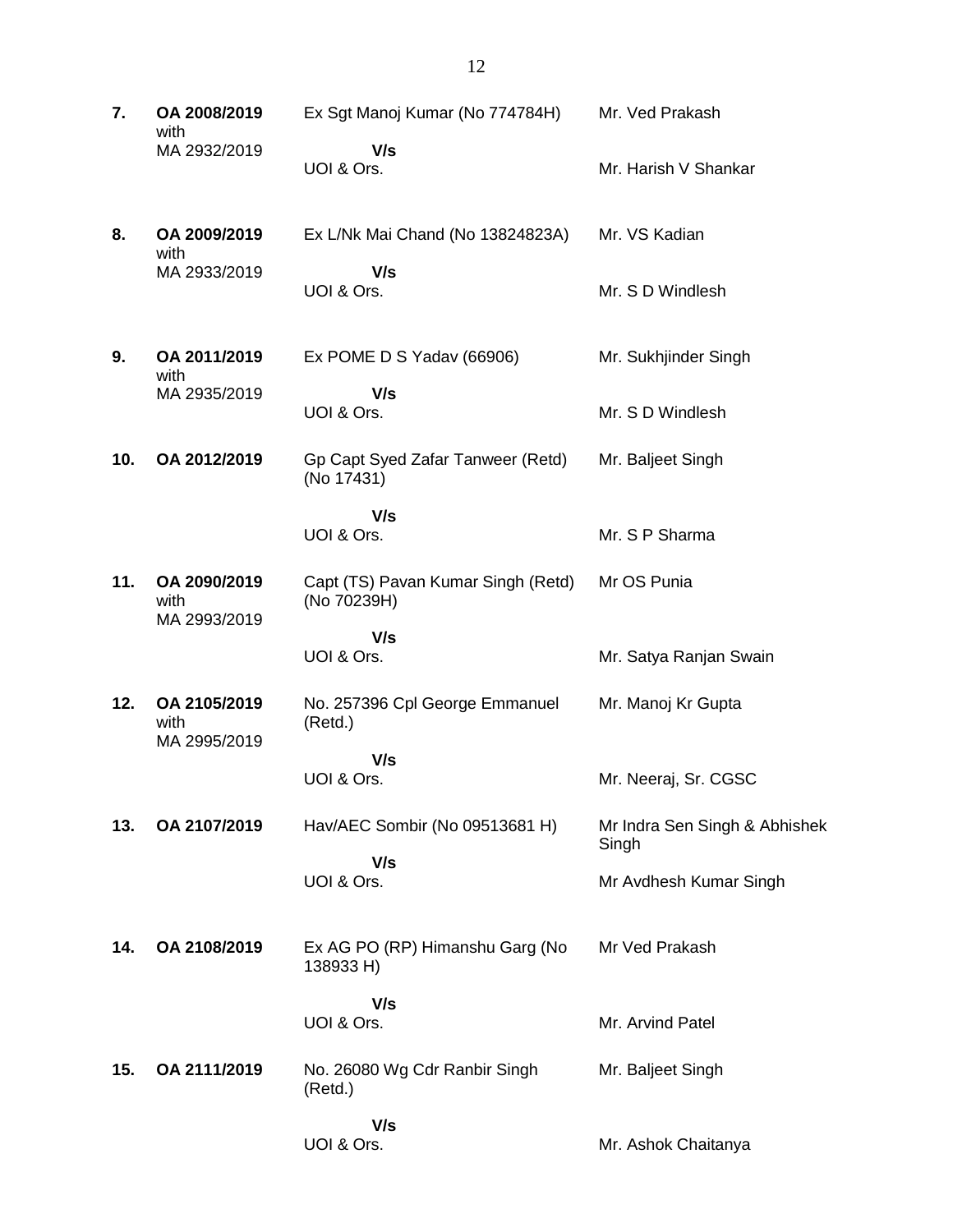| 16. | OA 2332/2019                         | Ex JWO Pancha Nand Gupta (No<br>680110)                 | Mr Baljeet Singh & Ms. Dipika<br>Sheoran   |
|-----|--------------------------------------|---------------------------------------------------------|--------------------------------------------|
|     |                                      | V/s<br>UOI & Ors.                                       | Mr Ashok Chaitanya                         |
| 17. | OA 2335/2019                         | Ex Sgt Ranjeet Kumar Akela (710435)                     | Mr. Virender Singh Kadian                  |
|     | with<br>MA 3229/2019                 | V/s<br>UOI & Ors.                                       | Mr YP Singh                                |
| 18. | OA 2337/2019                         | No. 18340 Gp Capt Devi Pal Singh<br>Rawat (Retd.)       | Mr. Baljeet Singh & Ms. Deepika<br>Sheoran |
|     |                                      | V/s<br>UOI & Ors.                                       | Ms Jyotsna Kaushik                         |
| 19. | OA 2338/2019<br>with<br>MA 995/2020  | No. 18327 Gp Capt R Srinivasan<br>(Retd.)               | Mr. Baljeet Singh                          |
|     |                                      | V/s<br>UOI & Ors.                                       | Mr Anil Gautam                             |
| 20. | OA 2339/2019                         | Gp Capt Dilish Malik (Retd) (No 19371)                  | Mr Baljeet Singh & Ms. Dipika<br>Sheoran   |
|     |                                      | V/s<br>UOI & Ors.                                       | Mr JS Rawat                                |
| 21. | OA 2341/2019<br>with<br>MA 3230/2019 | Ex L COM (TEL) Satish Kumar (No<br>135626 T)            | Mr Ved Prakash                             |
|     |                                      | V/s<br>UOI & Ors.                                       | Mr SD Windlesh                             |
| 22. | OA 480/2020                          | IC-40752M Brig Deepak Saini (Retd.)                     | Mr. Rajiv Manglik                          |
|     | with<br>MA 601/2020                  | V/s<br>UOI & Ors.                                       | Mr. Rajeev Kumar                           |
| 23. | OA 481/2020                          | IC-40861-Y Brig Sanjay Prasad (Retd.) Mr. Rajiv Manglik |                                            |
|     |                                      | V/s<br>UOI & Ors.                                       | Mr. V S Tomar                              |
| 24. | OA 598/2020                          | Ex CPO AF Chinmay Mahato (No<br>137577 A)               | Mr Ved Prakash                             |
|     |                                      | V/s<br>UOI & Ors.                                       | Mr. Satya Ranjan Swain                     |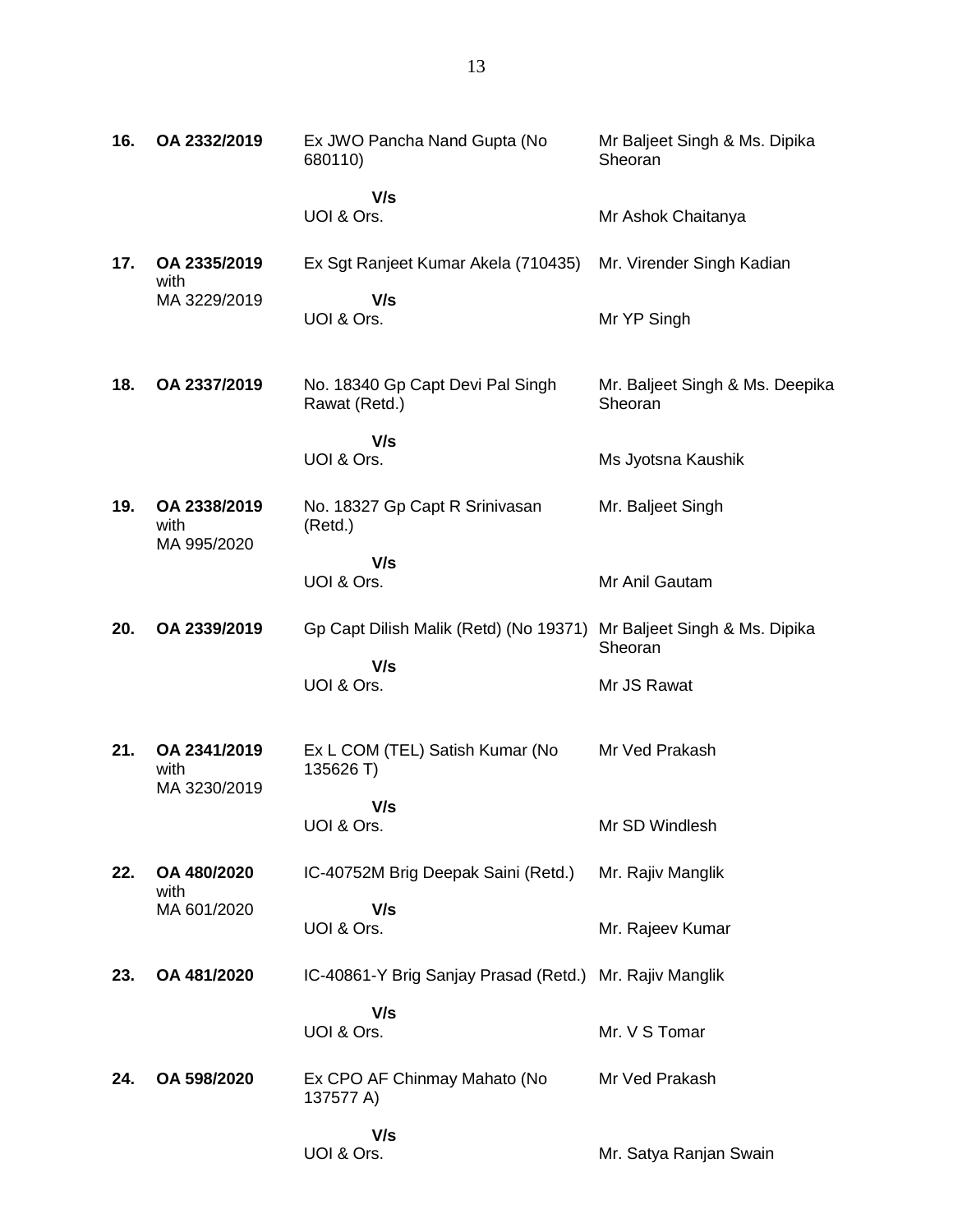| 25. | OA 599/2020                        | Ex PO ELA Naveen Kumar (210353-A) Mr. Ved Prakash               |                             |
|-----|------------------------------------|-----------------------------------------------------------------|-----------------------------|
|     |                                    | V/s<br>UOI & Ors.                                               | Mr. S D Windlesh            |
| 26. | OA 600/2020                        | Ex LEM $(R)$ Jaideep $(210711-R)$                               | Mr. Ved Prakash             |
|     |                                    | V/s<br>UOI & Ors.                                               | Mr. Satya Ranjan Swain      |
| 27. | OA 601/2020<br>with                | No. 4079366-P Ex Rfn Sanjay Kumar                               | Mr. Rajendra Kumar          |
|     | MA 729/2020                        | V/s<br>UOI & Ors.                                               | Mr. Arvind Kumar            |
| 28. | OA 605/2020<br>with<br>MA 744/2020 | Smt Ghoghri Devi Widow of Late Hav<br>Jai Karan (No1290027 W)   | Mr. Manoj Kr Gupta          |
|     |                                    | V/s<br>UOI & Ors.                                               | Mr. V S Tomar               |
| 29. | OA 607/2020                        | IC - 43997N Col Sunil Kala(Retd.)                               | Mr. IS Yadav                |
|     |                                    | V/s<br>UOI & Ors.                                               | Mr. Rajesh Kumar Das        |
| 30. | OA 608/2020                        | IC-47975M Col Ish Kumar Khurana<br>(Retd)                       | Mr. IS Yadav                |
|     |                                    | V/s<br>UOI & Ors.                                               | Mr. Neeraj, Sr. CGSC        |
| 31. | OA 610/2020<br>with                | Pushpa Devi W/O Late Nk Sujan singh Mr Ajit Kakkar & Associates |                             |
|     | MA 752/2020                        | V/s<br>UOI & Ors.                                               | Dr Vijendra Singh Mahndiyan |
| 32. | OA 611/2020<br>with                | Ex Sgt N Arunachalam (269597)                                   | Mr Ajit Kakkar & Associates |
|     | MA 753/2020                        | V/s<br>UOI & Ors.                                               | Mr V Pattabhi Ram           |
| 33. | OA 612/2020                        | Ex Sea I (GS) Anand Kumar Pandey<br>(No.210641 F)               | Mr. Ved Prakash             |
|     |                                    | V/s<br>UOI & Ors.                                               | Mr Ashok Chaitanya          |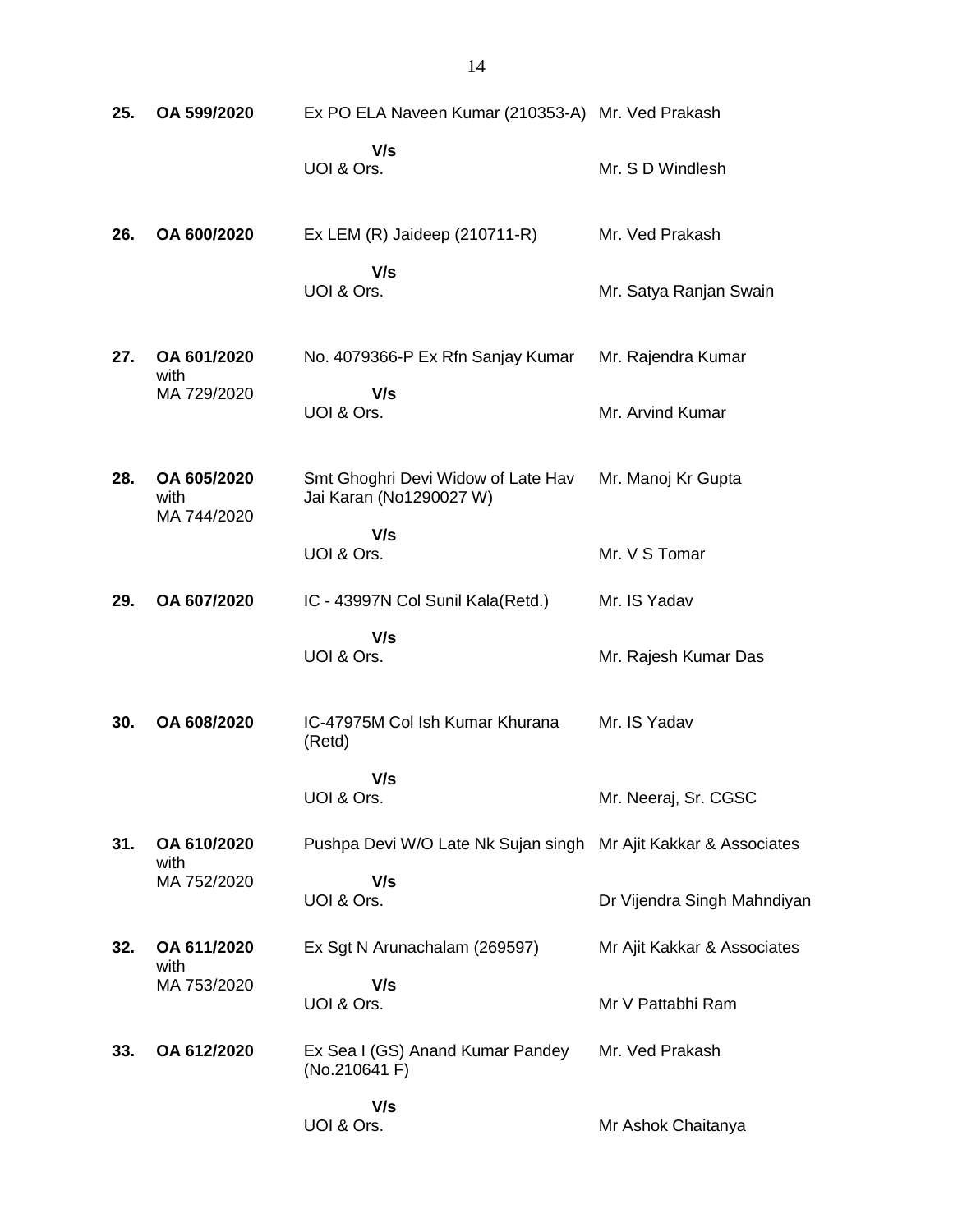| 34. | OA 622/2020                        | Ex Nk Kawal Kishore (3982142-A)                        | Mr. V S Kadian                                          |  |
|-----|------------------------------------|--------------------------------------------------------|---------------------------------------------------------|--|
|     |                                    | V/s<br>UOI & Ors.                                      | Mr V Pattabhi Ram                                       |  |
| 35. | OA 623/2020<br>with<br>MA 759/2020 | Ex. HFO(MWO) Ramesh Prasad<br>Dangiwal (S.No-641982-N) | Mr. Durgesh Kumar Sharma                                |  |
|     |                                    | V/s<br>UOI & Ors.                                      | Mr Satya Ranjan Swain                                   |  |
| 36. | OA 627/2020                        | 14370373A Ex Nk Ram Kishan                             | Mr. Virender Singh Kadian                               |  |
|     |                                    | V/s<br>UOI & Ors.                                      | Mr. V S Tomar                                           |  |
| 37. | OA 628/2020                        | 2876129P Ex Nk Mahendra Singh                          | Mr. Virender Singh Kadian & Mr.<br>Pardeep Singh Nandal |  |
|     |                                    | V/s<br>UOI & Ors.                                      | Mr. V Pattabhi Ram                                      |  |
| 38. | OA 629/2020                        | 2879303F Ex Nk Ram Singh                               | Mr. Virender Singh Kadian                               |  |
|     |                                    | V/s<br>UOI & Ors.                                      | Mr. Satya Ranjan Swain                                  |  |
| 39. | OA 630/2020                        | 6472340X Ex Nk Dipnarayan Singh                        | Mr. Virender Singh kadian & Mr.<br>Pardeep Singh Nandal |  |
|     |                                    | V/s<br>UOI & Ors.                                      | Mr. Prabodh Kumar                                       |  |
| 40. | OA 631/2020<br>with                | 13940184H Ex Hav (Hony Nb Sub) Jai<br>Narain           | Mr. Virender Singh Kadian                               |  |
|     | MA 761/2020                        | V/s<br>UOI & Ors.                                      | Mr. Arvind Patel                                        |  |
| 41. | OA 632/2020                        | 673554 Ex HFO Hariom                                   | Mr. Virender Singh Kadian                               |  |
|     |                                    | V/s<br>UOI & Ors.                                      | Mr. K K Tyagi                                           |  |
| 42. | OA 633/2020                        | 674035 MWO Amar Nath Singh (Retd.) Mr. Manoj Kr Gupta  |                                                         |  |
|     |                                    | V/s<br>UOI & Ors.                                      | Mr. Arvind Patel                                        |  |
| 43. | OA 635/2020<br>with                | Ex Sep Hira Singh (No 6376559 P)                       | Mr Virender Singh Kadian                                |  |
|     | MA 764/2020                        | V/s<br>UOI & Ors.                                      | Ms. Jyotsna Kaushik                                     |  |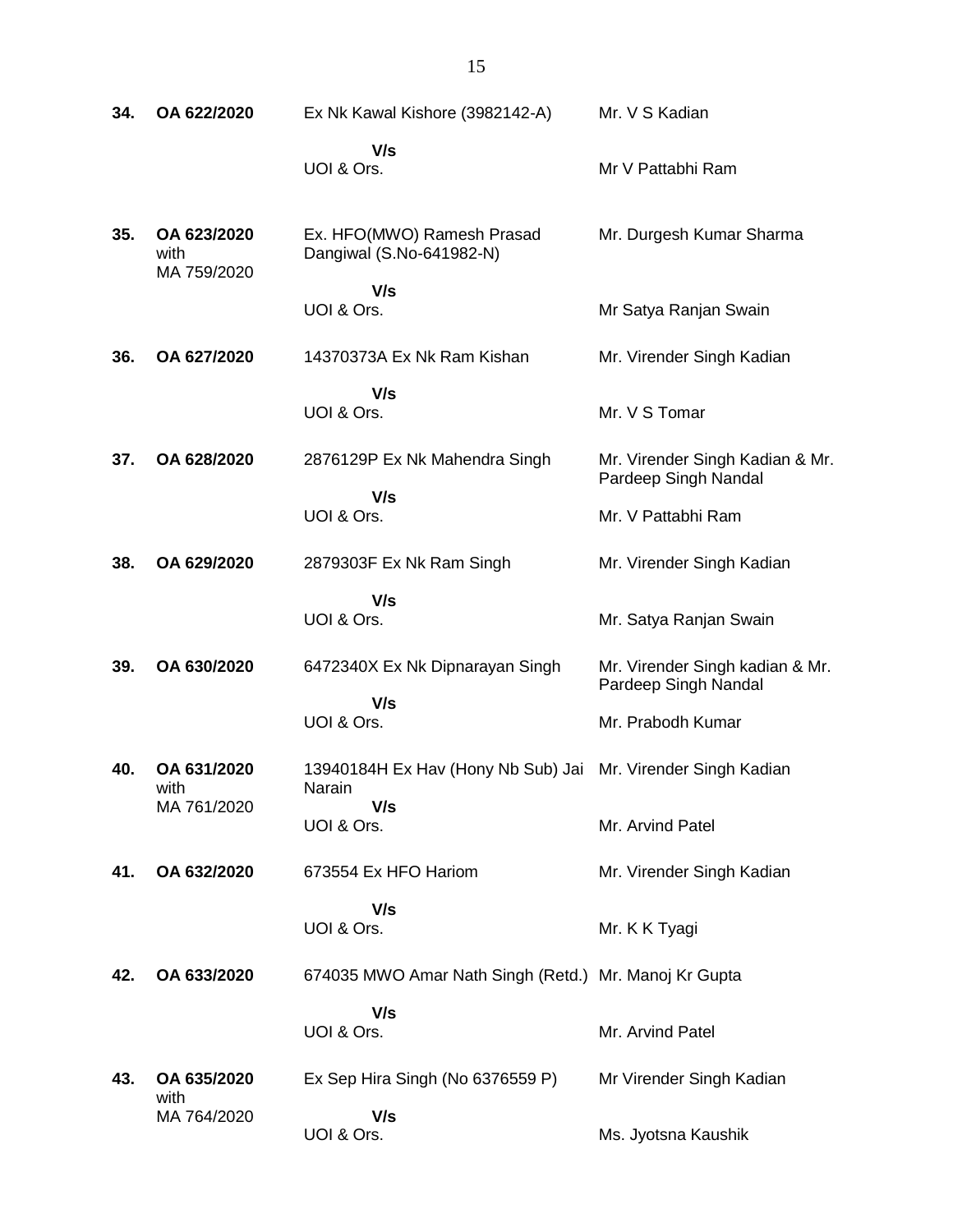**44. OA 636/2020** with MA 765/2020 Ex NK Mahesh Kumar Singh (13877838-X)  **V/s** UOI & Ors. Mr. VS Kadian Mr. K K Tyagi **45. OA 637/2020** with MA 772/2020 Ex Sep Gurdev Singh (No 4462096 H)  **V/s** UOI & Ors. Ms. Archana Ramesh Mr J S Rawat **46. OA 639/2020** with MA 774/2020 775749-B Ex Sgt Praveen Kumar  **V/s** UOI & Ors. Mr. Virender Singh Kadian Ms Jyotsna Kaushik **47. OA 641/2020** Cdr SC Jaidwal (Retd) (84614-B)  **V/s** UOI & Ors. Mr. Indra Sen Singh Dr Vijendra Singh Mahndiyan **48. OA 642/2020** JC 377455P Sub (JE Sys) Birendra Sharma  **V/s** UOI & Ors. Mr. JP Sharma & Assoicates Ms Jyotsna Kaushik **49. OA 644/2020** with MA 777/2020 729505-L Sgt Rajive Chadha (Retd.)  **V/s** UOI & Ors. Mr. Manoj Kr Gupta Ms Jyotsna Kaushik **50. OA 646/2020** with MA 778/2020 Ex L/Nk Harveer Singh (2997709M)  **V/s** UOI & Ors. Mr Mohan Kumar & Associates Mr Shyam Narayan **51. OA 657/2020** with MA 792/2020 Ex Sgt Chitranjan Kumar (776612-B)  **V/s** UOI & Ors. Mr. Ved prakash Mr Avdhesh Kumar **52. OA 658/2020** with MA 793/2020 14565003-A Ex Hav Mahabir Singh  **V/s** UOI & Ors. Mr. Virender Singh Kadian Mr J S Rawat **53. OA 659/2020** Ex Sep Mukesh Chandra Jha (1480004-L)  **V/s** UOI & Ors. Mr Ved Prakash Mr Rajeev Kumar

16